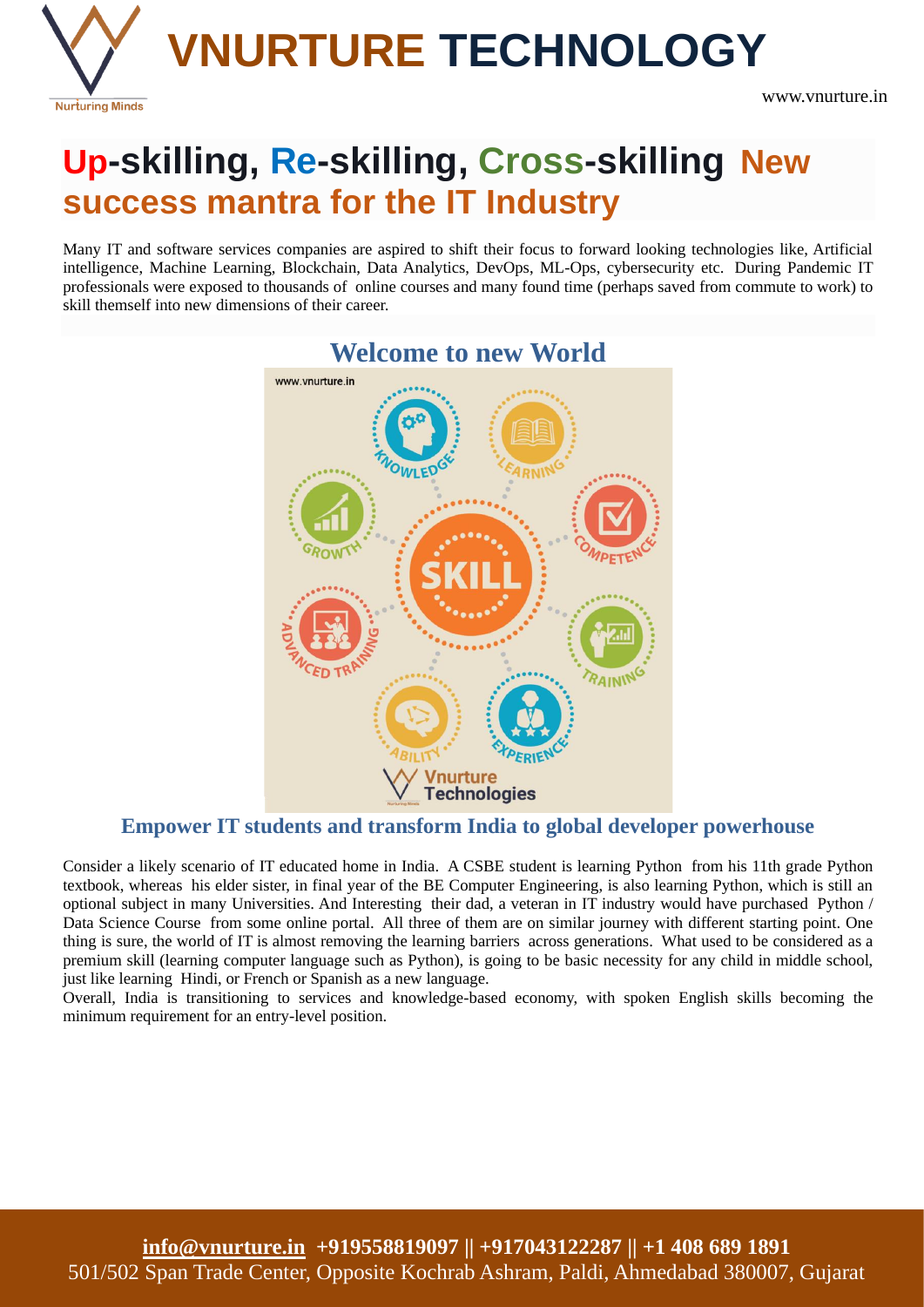

# **VNURTURE TECHNOLOGY**

www.vnurture.in



While there are growing opportunities, we must be cognizant of the current youth unemployability rate in India. This alarming statistic points to a grim reality – young Indians do not have the required skill set to succeed in the workplace (including in IT sector). It may force current education system to introspect and have a fresh look at the need of the industry. Young professionals also lack essential communication skills to express their simple ideas or have effective conversations with customers, colleagues, and management.

Following table describes some of the highly sought-after domains and number of open positions (skill gap) in various countries.

**Skill Gap Matrix (by 2020-21)**

| <b>Country</b> | <b>Skill Gap Domains</b>          | Number #  |
|----------------|-----------------------------------|-----------|
| <b>USA</b>     | <b>Data and IT skills</b>         | 250,000   |
| <b>India</b>   | <b>Cyber-Security</b>             | 1,000,000 |
| <b>India</b>   | <b>Data Science</b>               | 150,000   |
| <b>France</b>  | <b>ICT Professional</b>           | 90,000    |
| UK             | <b>Digital technology related</b> | 400,000   |

Various Source: Internet

What's ahead. Words that we are hearing more often, and many companies are paying increasing attention to – are 'ReSkill' and 'Upskill.' It's important that employees remain vigilant about developing their existing skills in addition to learning new ones. To properly incorporate the qualities of reskilling and upskilling, it is essential to have 'Growth Mindset' The ability to reskill and upskill means that we increase our value and relevance, and in turn, contribute more positively to the employer.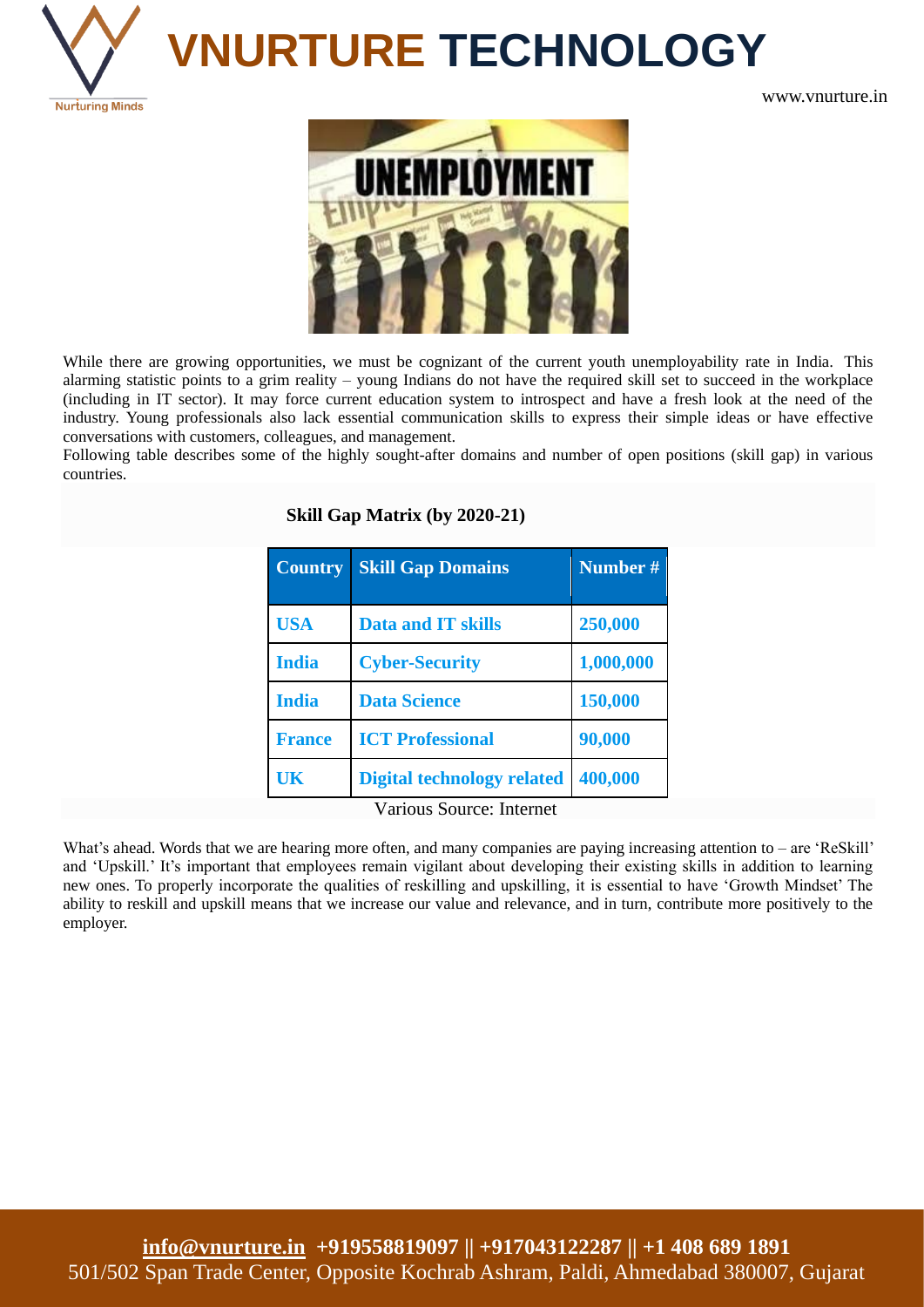

www.vnurture.in

## Reskilling

Upskilling



www.vnurture.in

Many IT services companies are reskilling their employees to reduce the time they spend on the bench waiting for the next client project. They are shifting their focus to new-age technologies like data analytics, artificial intelligence and cybersecurity (particularly cloud security has seen significant demand during the Pandemic), which has brought on the need for newer skill sets, particularly when some companies have hiring freeze.

Also management staff had more time to think about how to sustain and grow companies post pandemic. They also need new set of skills such as managing virtual or hybrid teams, lease vs own vs WFH impact on financials of the company, protect IP of the company and clients while constantly look for ways to motivate remote employees to remain productive.



Companies are finding that upskill their existing staff is lot more cost effective, instead of hiring more for similar skill segments. Any hiring remote staff has it's own challenges. We captured the growth potential of online education market in following table, which talked about growth of online

**[info@vnurture.in](mailto:info@vnurture.in) +919558819097 || +917043122287 || +1 408 689 1891** 501/502 Span Trade Center, Opposite Kochrab Ashram, Paldi, Ahmedabad 380007, Gujarat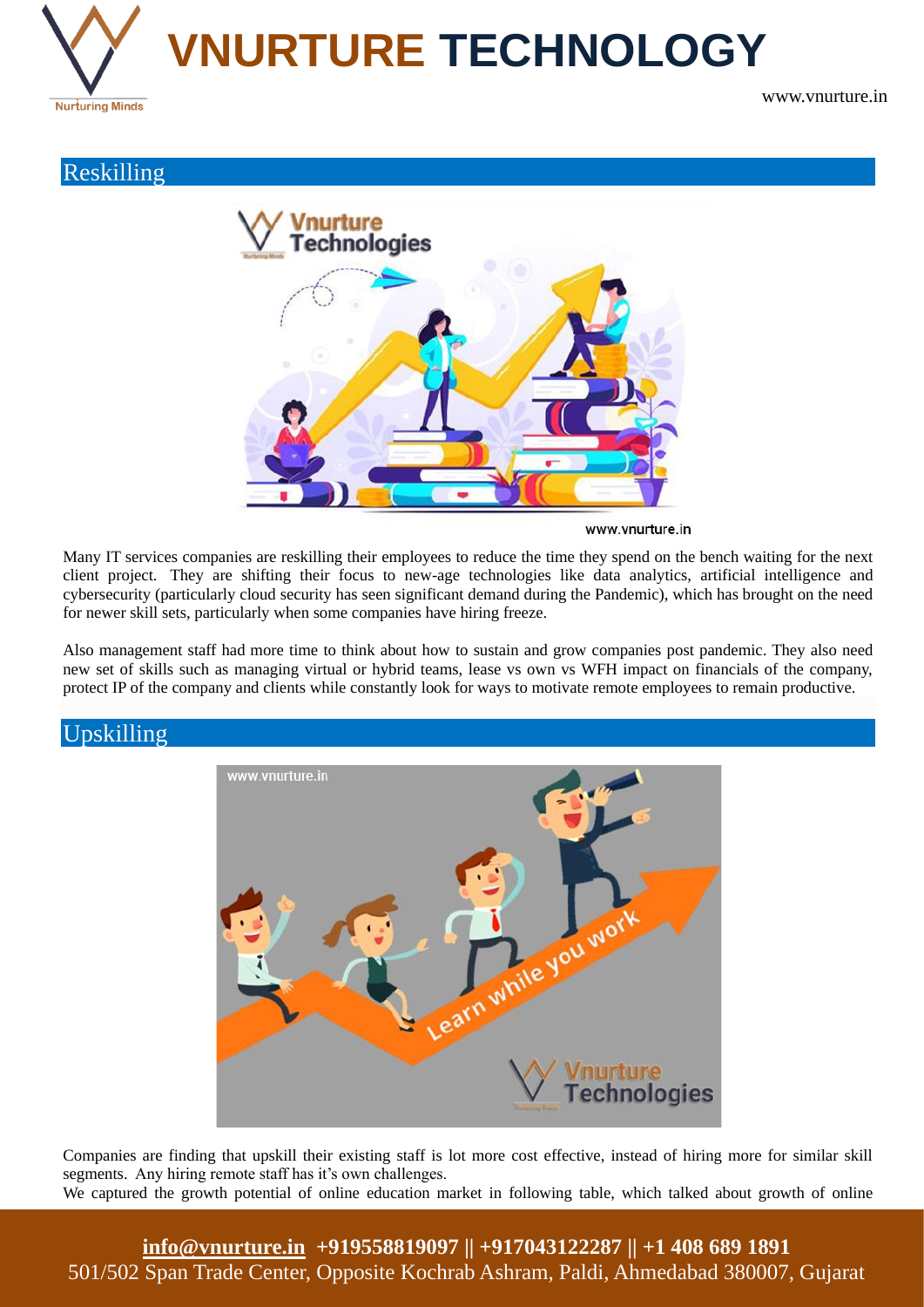

# **VNURTURE TECHNOLOGY**

#### www.vnurture.in

/remote education , supplementing the traditional in-person education. It also opens up many opportunity to upskill, which could happen at own pace and at own home and own time (say very busy system admin want to upskill the DevOps knowledge at his/her convenience from 10 pm to 11.30 pm and Sunday morning)

| <b>India's Education</b><br><b>Segment</b>               | <b>Key Influencers</b>                                      | <b>CAGR (2019-</b><br>2024) | <b>Market Size in</b><br>2024 (Approx.) |
|----------------------------------------------------------|-------------------------------------------------------------|-----------------------------|-----------------------------------------|
| India Online education Market                            | Ease of learning, Flexibility,<br>Choice of material        | 44%                         | 360 billion INR                         |
| The online skilling and certification                    | Rapid introduction of new<br>tech and widening Skill gap    | 37%                         | 94 billion INR                          |
| Online<br>Primary<br>secondary<br>supplemental education | Better internet connections,<br>demand from Tier 2 3 cities | 46%                         | 124 billion INR                         |
| Online higher education market                           | Lack of traditional options in<br>rural market              | 41%                         | 41 billion INR                          |

**Source of Raw Data: [Research and Market](https://www.prnewswire.com/news-releases/indian-online-education-market-outlook-to-2024-online-primary--secondary-supplemental-education-test-preparation-reskilling--certification-higher-education-and-language--casual-learning-301041959.html)**

Many of our clients shifted their 'continuing training classroom venue' to 'instructor led virtual classroom', using custom platform or generic platforms like Zoom, M-teams, G-Meet.

## Cross-Skill



World is the fusion of tightly interlinked economies, which is very evident from Pandemic. Covid-19 is a LIVE use case of how efficiently(!) it can travel in the integrated globe. Evolving business models of shared economies (like Uber) have essentially transferred the business control from traditional fleet owners to software powerhouses. Many such innovative ideas emerges when cross department employees work closely with each other.

Many successful businesses have effectively leveraged cross organization knowledge transfer to support their vision and growth. When Mid-level managers and employees have a deeper understanding of what their company does, then it bring the sense of ownership and enable them to make decisions and recommendations which otherwise limited to upper management who may not be fully aware of ground level inefficiencies. To make this happen cross-skilling can play a vital role.

Even in individual professional's career, beyond certain time singular job functions won't be effective. Fresh air in terms of

**[info@vnurture.in](mailto:info@vnurture.in) +919558819097 || +917043122287 || +1 408 689 1891** 501/502 Span Trade Center, Opposite Kochrab Ashram, Paldi, Ahmedabad 380007, Gujarat